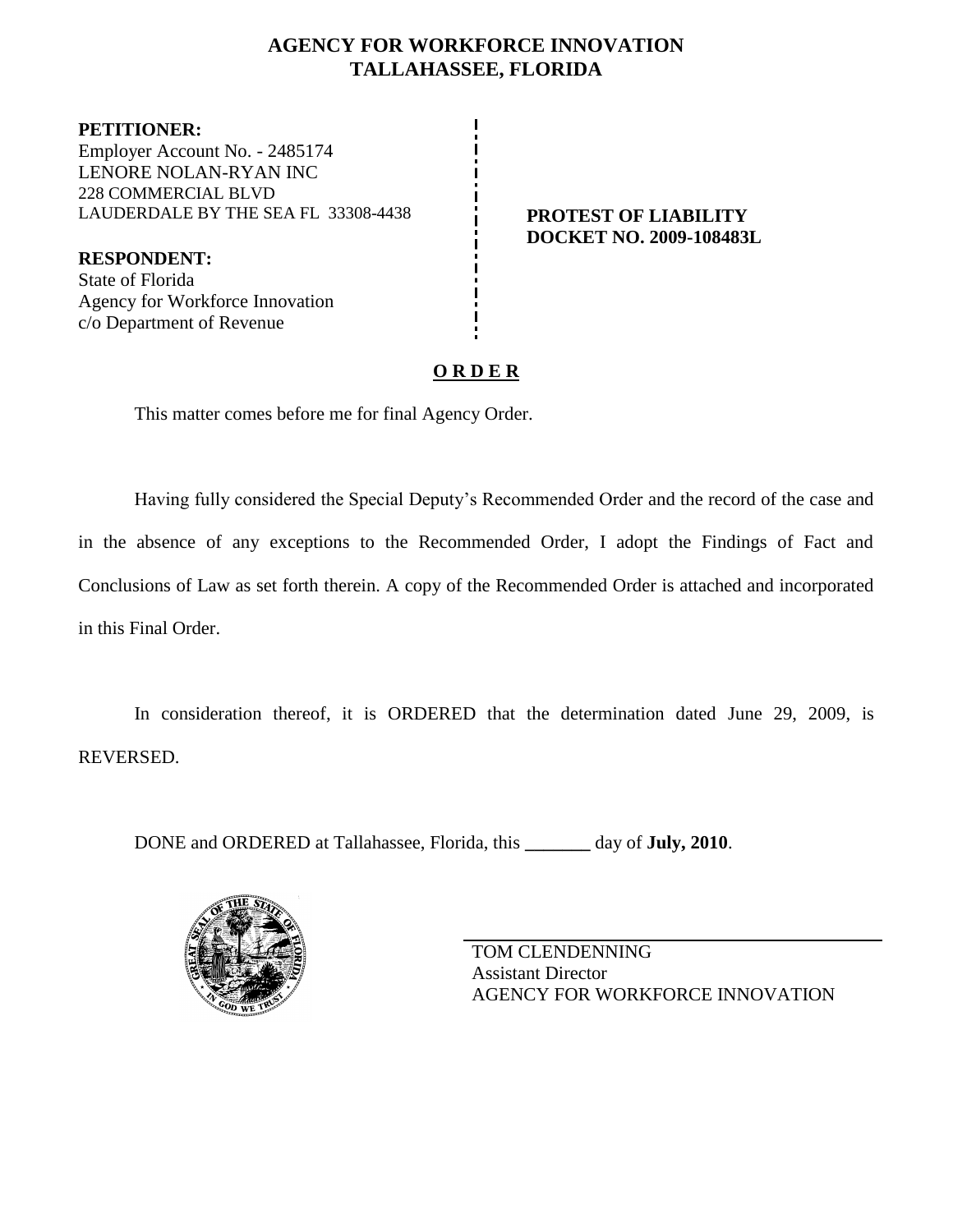# **AGENCY FOR WORKFORCE INNOVATION Unemployment Compensation Appeals**

MSC 346 Caldwell Building 107 East Madison Street Tallahassee FL 32399-4143

#### **PETITIONER:**

Employer Account No. - 2485174 LENORE NOLAN-RYAN INC 228 COMMERCIAL BLVD LAUDERDALE BY THE SEA FL 33308-4438

> **PROTEST OF LIABILITY DOCKET NO. 2009-108483L**

**RESPONDENT:** State of Florida Agency for Workforce Innovation c/o Department of Revenue

# **RECOMMENDED ORDER OF SPECIAL DEPUTY**

TO: Director, Unemployment Compensation Services Agency for Workforce Innovation

This matter comes before the undersigned Special Deputy pursuant to the Petitioner's protest of the Respondent's determination dated June 29, 2009.

After due notice to the parties, a telephone hearing was held on November 4, 2009. The Petitioner's Owner appeared and provided testimony at the hearing. The Joined Party did not appear. A Tax Specialist appeared and testified on behalf of the Respondent.

The record of the case, including the recording of the hearing and any exhibits submitted in evidence, is herewith transmitted. Proposed Findings of Fact and Conclusions of Law were not received.

#### **Issue:**

Whether services performed for the Petitioner by the Joined Party and other individuals in catering services constitute insured employment pursuant to Sections 443.036(19), 443.036(21); 443.1216, Florida Statutes, and if so, the effective date of the liability.

#### **Findings of Fact:**

- 1. The Petitioner is a corporation incorporated in September 2000 for the purpose of running a cooking school and catering service.
- 2. The Petitioner is contacted by a client for catering services. The Petitioner maintains a roster of individuals that perform catering services. The Petitioner relies upon that list as well as upon family members to prepare and serve food at the catered event. The Petitioner generally did not pay family members for their services.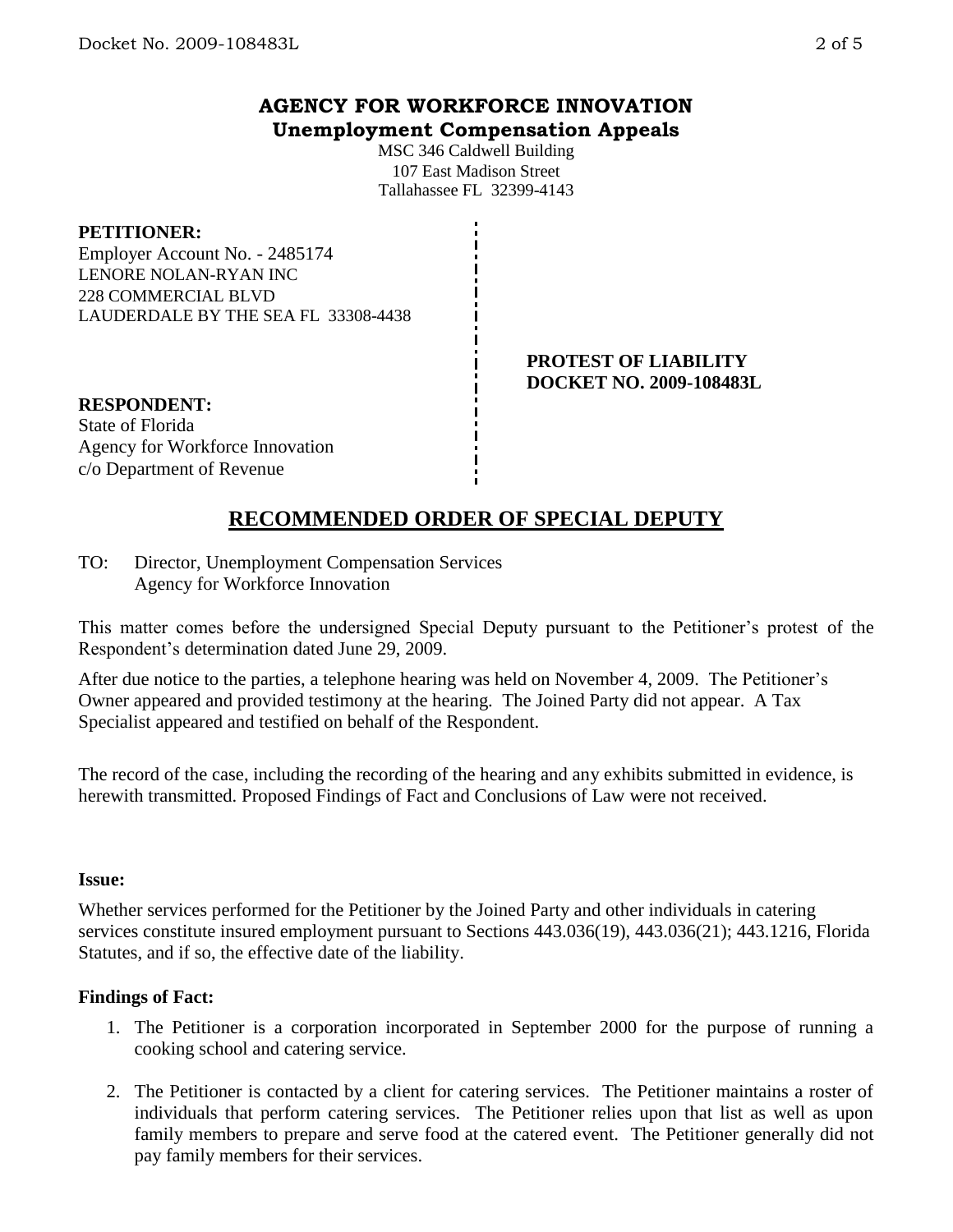- 3. The Joined Party provided services for the Petitioner from November 2008, through 2009.
- 4. The Joined Party delivered food and provided services at clients' homes for events. The Joined Party would deliver food and pass hors d'oeuvres at events at client locations.
- 5. The Joined Party approached the Petitioner to offer services as a delivery driver. The Petitioner informed the Joined Party that she would be an independent contractor. The Joined Party was on the Petitioner's roster of individuals that met the Petitioner's qualification requirements and were available for catering help.
- 6. The Petitioner would call the Joined Party to see if she was available for a delivery. If the Joined Party was not available, the Petitioner's Owner would make the delivery or have the client pick up the food. If the Joined Party was available to make the delivery, the Joined Party would come to the Petitioner's workplace to get the address of the delivery location.
- 7. The Joined Party provided her own delivery vehicle. The Petitioner paid for the Joined Party's mileage with a set rate per mile. The mileage was intended to cover the cost of fuel as well.
- 8. During a catering function, the Petitioner expected the Joined Party to wear either the company Tshirt or black and white clothing depending upon the client's wishes. The Petitioner provided a Tshirt with the company logo. The black and white clothing was the industry standard uniform in the catering business. The Joined Party was expected to carry out the tray with hors d'oeuvres, identify the hors d'oeuvres for guests, and smile. While the Petitioner would oversee the catered function, the Petitioner generally expected the Joined Party to be aware of her duties and responsibilities based upon the Joined Party's experience in the industry.
- 9. The Petitioner paid the Joined Party an hourly rate of \$10 per hour for deliveries and \$15 per hour for serving at a catered event. The Joined Party was paid every two weeks. The Joined Party would submit her hours and mileage to the Petitioner. The rate of pay was determined by the Petitioner. The Joined Party was paid \$1733.75 in 2008 by the Petitioner.
- 10. The Joined Party could work for a competitor.
- 11. The Joined Party could subcontract her work. The Petitioner would pay either the contractor or the Joined Party depending upon the Joined Party's request.

### **Conclusions of Law:**

- 12. The issue in this case, whether services performed for the Petitioner constitute employment subject to the Florida Unemployment Compensation Law, is governed by Chapter 443, Florida Statutes. Section 443.1216(1)(a)2., Florida Statutes, provides that employment subject to the chapter includes service performed by individuals under the usual common law rules applicable in determining an employer-employee relationship.
- 13. The Supreme Court of the United States held that the term "usual common law rules" is to be used in a generic sense to mean the "standards developed by the courts through the years of adjudication." United States v. W.M. Webb, Inc., 397 U.S. 179 (1970).
- 14. The Supreme Court of Florida adopted and approved the tests in 1 Restatement of Law, Agency 2d Section 220 (1958), for use to determine if an employment relationship exists. See Cantor v. Cochran, 184 So.2d 173 (Fla. 1966); Miami Herald Publishing Co. v. Kendall, 88 So.2d 276 (Fla.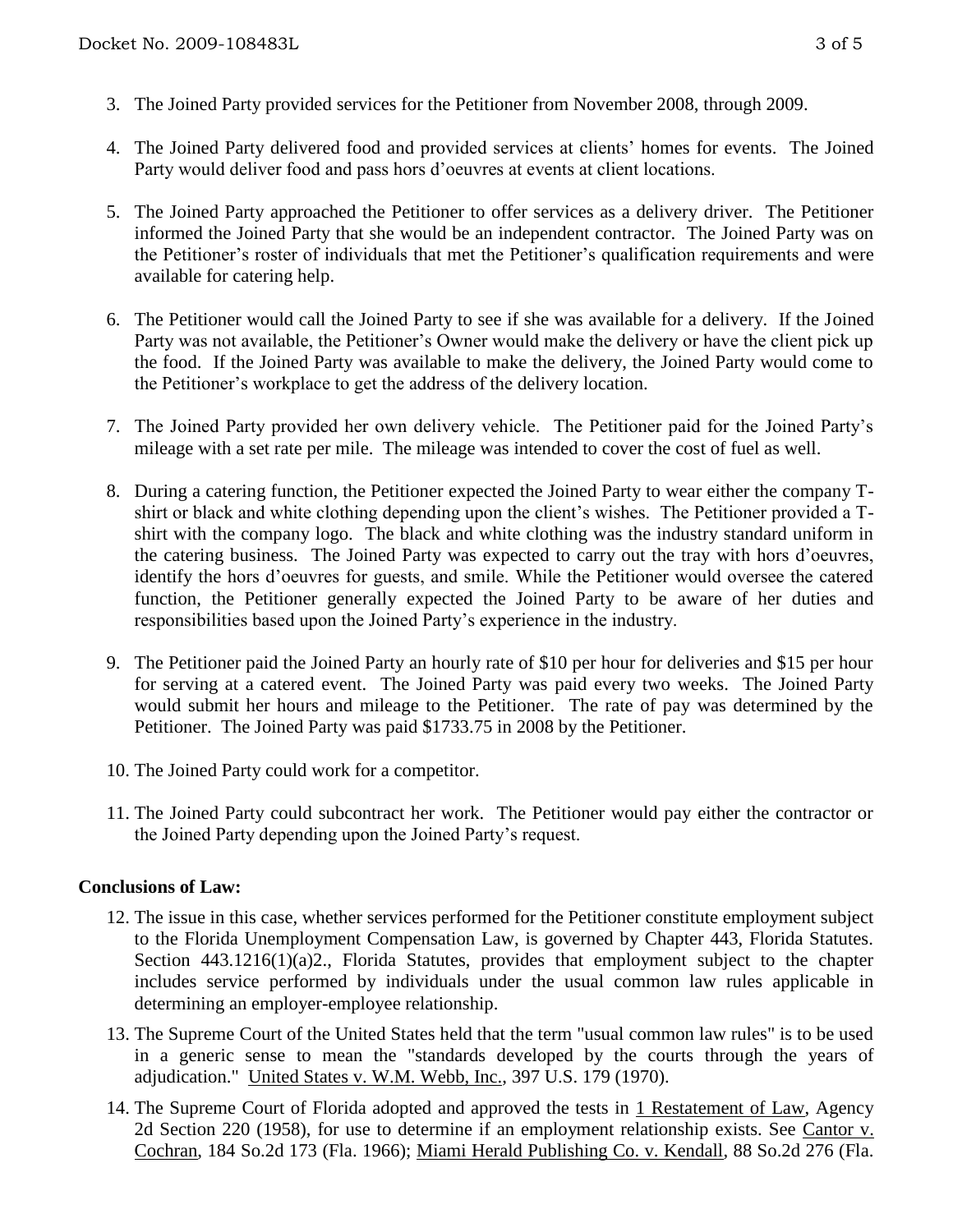1956); Magarian v. Southern Fruit Distributors, 1 So.2d 858 (Fla. 1941); see also Kane Furniture Corp. v. R. Miranda, 506 So.2d 1061 (Fla. 2d DCA 1987).

- 15. Restatement of Law is a publication, prepared under the auspices of the American Law Institute, which explains the meaning of the law with regard to various court rulings. The Restatement sets forth a nonexclusive list of factors that are to be considered when judging whether a relationship is an employment relationship or an independent contractor relationship.
- 16. 1 Restatement of Law, Agency 2d Section 220 (1958) provides:
	- (1) A servant is a person employed to perform services for another and who, in the performance of the services, is subject to the other's control or right of control.
	- (2) The following matters of fact, among others, are to be considered:
		- (a) the extent of control which, by the agreement, the business may exercise over the details of the work;
		- (b) whether or not the one employed is engaged in a distinct occupation or business;
		- (c) the kind of occupation, with reference to whether, in the locality, the work is usually done under the direction of the employer or by a specialist without supervision;
		- (d) the skill required in the particular occupation;
		- (e) whether the employer or the worker supplies the instrumentalities, tools, and the place of work for the person doing the work;
		- (f) the length of time for which the person is employed;
		- $(g)$  the method of payment, whether by the time or by the job;
		- (h) whether or not the work is a part of the regular business of the employer;
		- (i) whether or not the parties believe they are creating the relation of master and servant;
		- (j) whether the principal is or is not in business.
- 17. Comments in the Restatement explain that the word "servant" does not exclusively connote manual labor, and the word "employee" has largely replaced "servant" in statutes dealing with various aspects of the working relationship between two parties. In Department of Health and Rehabilitative Services v. Department of Labor & Employment Security, 472 So.2d 1284 (Fla. 1<sup>st</sup>) DCA 1985) the court confirmed that the factors listed in the Restatement are the proper factors to be considered in determining whether an employer-employee relationship exists. However, in citing La Grande v. B&L Services, Inc.,  $432$  So.2d  $1364$ ,  $1366$  (Fla. 1<sup>st</sup> DCA 1983), the court acknowledged that the question of whether a person is properly classified an employee or an independent contractor often cannot be answered by reference to "hard and fast" rules, but rather must be addressed on a case-by-case basis.
- 18. The evidence presented in this case reveals that the Joined Party offered her services as a delivery driver to the Petitioner. The parties verbally agreed upon an independent contractor relationship. While the agreement of the parties is not dispositive of the matter, it does demonstrate the clear intent of the parties.
- 19. The record reflects that the Joined Party provided her own vehicle for the work. The Petitioner allowed the Joined Party to report mileage for which the Petitioner paid the Joined Party. The Petitioner provided a T-shirt with the company logo to the Joined Party for use at some catered events. The Petitioner required that the Joined Party wear the industry standard black and white clothing when indicated by the client. In this case, the use of either uniform allows for ease of identification of workers to the client and the client's guests at a catered function.
- 20. The record shows that the Petitioner exercised minimal guidance and supervision of the Joined Party. Guidance in the delivery role was limited to informing the Joined Party of where and when the delivery was to be made. The Petitioner was present onsite at catered events to coordinate activities, but the Petitioner expected the Joined Party to be aware of how to conduct herself and perform her duties in light of the Joined Party's experience.